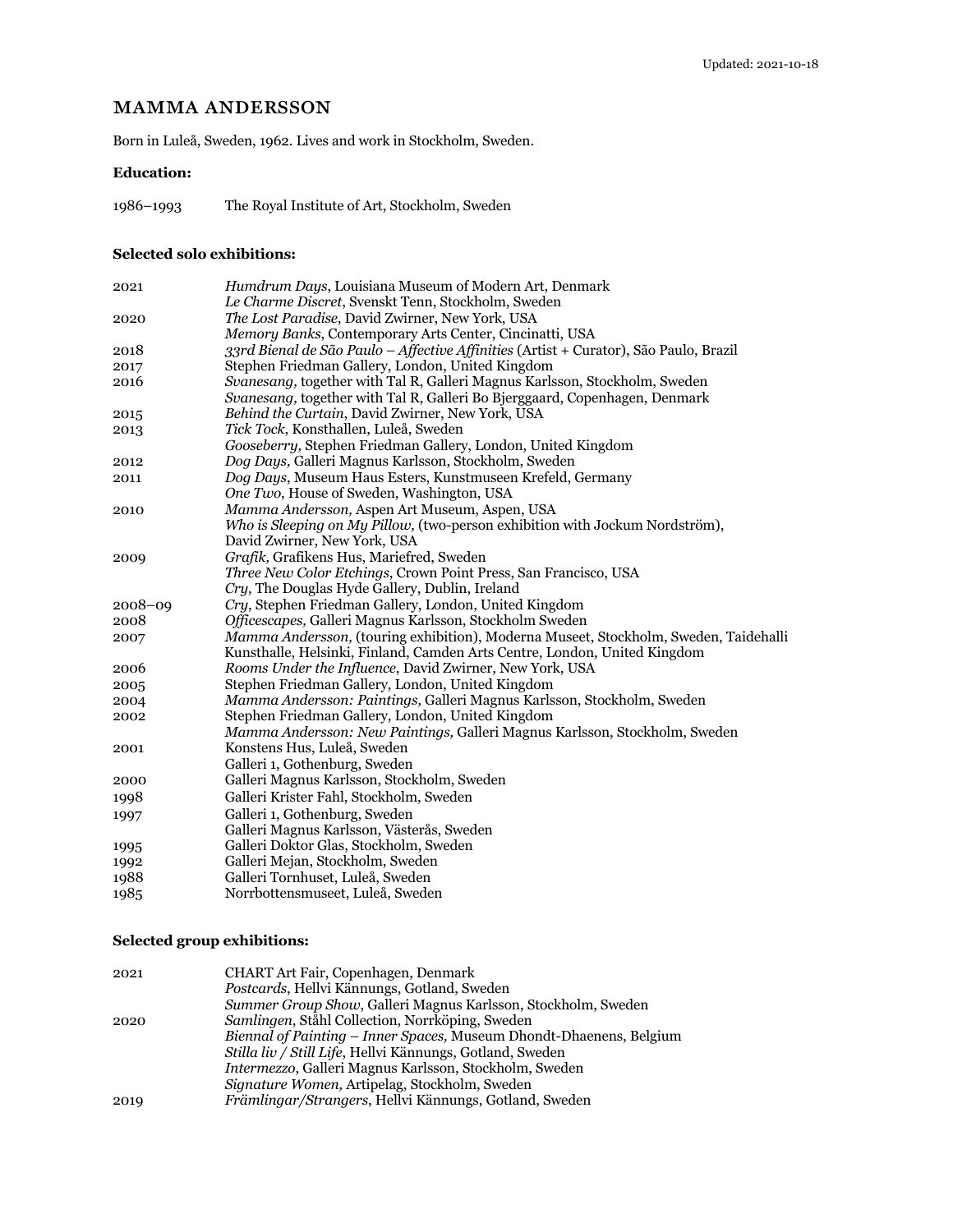|      | Swedish Style Mumbai! Gallery Project 88 Colabo, Mumbai, India<br>Das Kollegium, Grafikstiftung Neo Rauch, Aschersleben Germany<br>Works on Paper, Galleri Bo Bjerggaard, Copenhagen, Denmark                                                                       |
|------|---------------------------------------------------------------------------------------------------------------------------------------------------------------------------------------------------------------------------------------------------------------------|
| 2018 | Autofictions - Contemporary Drawing, Wilhelm-Hack-Museum, Ludwigshafen, Germany<br>Nordic Impressions, The Phillips Collection, Washinton DC, USA<br>Figure in a Landscape, Foxy Production, New York, USA<br>Stockholm Calling, Asia House, London, United Kingdom |
|      | Acquisitions récentes du Cabinet d'Art Graphique, Centre Pompidou, Paris, France<br>A Murmur of History, Bridget de León, London, United Kingdom                                                                                                                    |
|      | Cries and Whispers / Viskningar och rop, Trafo Kunsthall, Oslo, Norway<br>David Zwirner: 25 Years, David Zwirner, New York, USA<br>Queen Kristina!, Kristinehamns konstmuseum, Sweden                                                                               |
| 2017 | Chart Art Fair, Copenhagen, Denmark<br>Frieze Art Fair, New York, Galleri Magnus Karlsson, New York, USA                                                                                                                                                            |
| 2016 | House Work, Victoria Miro Gallery, London, United Kingdom<br>"Women don't paint very well", hangmenProjects, Stockholm Sweden                                                                                                                                       |
|      | Collected Works! 30 years with the Maria Bonnier Dahlin Foundation, Bonniers Konsthall,<br>Stockholm, Sweden                                                                                                                                                        |
| 2015 | Impressions. Five Centuries of Woodcuts, The National Gallery, Oslo, Norway<br>Jubileumssamling, The Royal Academy of Fine Arts, Stockholm, Sweden                                                                                                                  |
|      | Collection & Contemporary, Skagens Museum, Denmark                                                                                                                                                                                                                  |
|      | Chart Art Fair 2015, Copenhagen, Denmark<br>Frieze Art Fair, New York, Galleri Magnus Karlsson, New York, USA                                                                                                                                                       |
|      | Galerie de l'epoque, Stephen Friedman Gallery, London, United Kingdom                                                                                                                                                                                               |
| 2014 | Här/Nu (Here/Now), Artipelag, Stockholm, Sweden                                                                                                                                                                                                                     |
|      | Samling Saltarvet, Saltarvet, Fiskebäckskil, Sweden<br>2014-an exhibition of current interest, Galleri Magnus Karlsson, Stockholm, Sweden                                                                                                                           |
| 2013 | Jubilee exhibition, Kulturens hus/Konsthallen, Luleå, Sweden                                                                                                                                                                                                        |
|      | In Case We Don't Die, The Torrance Art Museum, Los Angeles, USA<br>Nightfall, Galerie Rudolfinumin, Prague, Czech Republic                                                                                                                                          |
|      | The Inevitable Figuration - A Scene of Painting Today, Centro per l'arte Contemporanea Luigi Pecci,                                                                                                                                                                 |
|      | Prato                                                                                                                                                                                                                                                               |
|      | Time Waits for Us, Magnus Karlsson, Stockholm, Sweden<br>Galleri Magnus Karlsson at CHART Art Fair, Kunsthal Charlottenborg, Copenhagen, Denmark                                                                                                                    |
|      | Decorum - Carpets and Tapestries by artists, Musée d'Art Moderne, Paris, France                                                                                                                                                                                     |
| 2012 | 150 years of Swedish Art: Highlights from the Swedish National Collections in Stockholm                                                                                                                                                                             |
|      | Moderna Museet and Nationalmuseum), Hillstrom Museum of Art, Minnesota, USA<br>Frieze Art Fair London, Galleri Magnus Karlsson, London, United Kingdom                                                                                                              |
|      | The Armory Show, Galleri Magnus Karlsson, New York, USA                                                                                                                                                                                                             |
| 2011 | Välkommen tillbaka! Saltarvet 10 år, Fiskebäckskil, Sweden.                                                                                                                                                                                                         |
|      | Artists for Haiti (Auction at Christie's), David Zwirner, New York, USA<br>Stipendiater, Sven Harrys Konstmuseum, Sweden                                                                                                                                            |
|      | The House Without the Door, David Zwirner, New York, USA                                                                                                                                                                                                            |
|      | North by New York: New Nordic Art, Scandinavia House, New York, USA<br>Frieze Art Fair, Galleri Magnus Karlsson, London, United Kingdom                                                                                                                             |
| 2010 | Thrice Upon a Time, Magasin 3 Stockholm Konsthall, Sweden                                                                                                                                                                                                           |
|      | Today is Yesterday tomorrow, Galleri Magnus Karlsson, Stockholm, Sweden                                                                                                                                                                                             |
|      | Home and Origin, Bukowskis, Stockholm, Sweden<br>New Narrative, Heskin Contemporary, New York, USA                                                                                                                                                                  |
| 2009 | Caspar David Friedrich - Den besjälade naturen, Nationalmuseum, Stockholm, Sweden                                                                                                                                                                                   |
|      | Märta Måås-Fjetterström, Liljevalchs Konsthall, Stockholm, Sweden.                                                                                                                                                                                                  |
|      | Frieze Art Fair, Galleri Magnus Karlsson, London, United Kingdom<br>The Armory Show, Galleri Magnus Karlsson, New York, USA                                                                                                                                         |
|      | Helmer Osslund och Karin Mamma Andersson, Ystad Konstmuseum, Ystad, Sweden                                                                                                                                                                                          |
|      | Samtidigt, Borås Konstmuseum, Borås, Sweden<br>Helmer Osslund och Karin Mamma Andersson, Norrköpings Konstmuseum, Norrköpings, Sweden                                                                                                                               |
| 2008 | Frieze Art Fair, Galleri Magnus Karlsson, London, United Kingdom                                                                                                                                                                                                    |
|      | Collecting Collections, Museum of Contemporary Art, Los Angeles, USA                                                                                                                                                                                                |
|      | The Gallery, David Zwirner, New York, USA<br>In Silent Conversation with Ingmar Bergman, Kunstmuseum Thun, Thun, Switzerland                                                                                                                                        |
|      | På plats mitt i det upplevda, måleri idag, Ystads Konstmuseum, Ystads, Sweden                                                                                                                                                                                       |
| 2007 | Frieze Art Fair, Galleri Magnus Karlsson, London, United Kingdom                                                                                                                                                                                                    |
|      | UK Hammer Contemporary Exhibition, UCLA Armand Hammer Museum, Los Angeles, USA<br>Fast Forward: Collections for the Dallas Museum of Art, Dallas Museum of Art, Dallas, USA                                                                                         |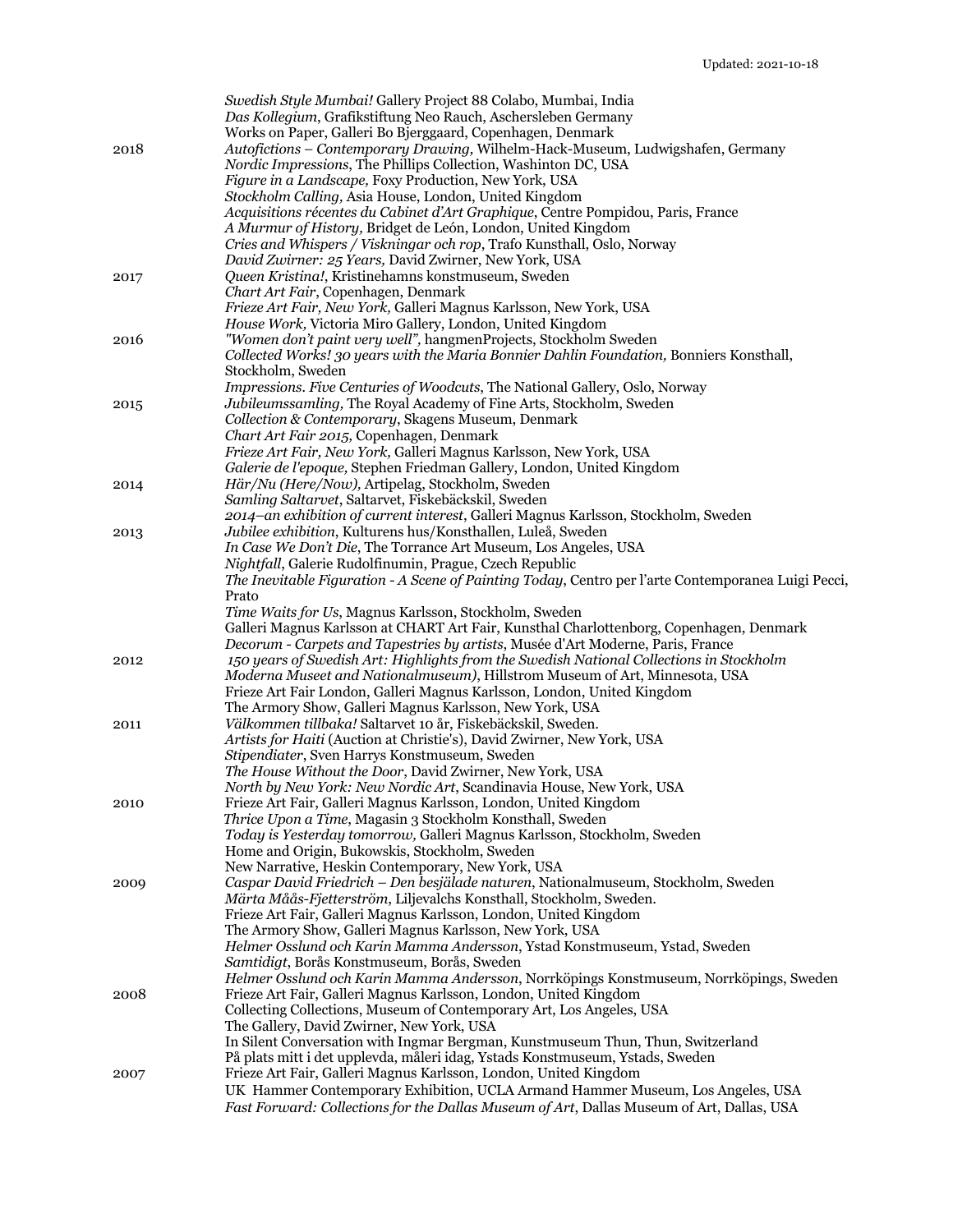|           | Poets on Painters, Ulrich Museum of Art, Wichita State University, Wichita, USA                    |
|-----------|----------------------------------------------------------------------------------------------------|
| 2006      | Essential Painting, The National Museum of Art, Osaka, Japan                                       |
|           | 20 Years! - Grant Recipients of the Maria Bonnier Dahlin Foundation 1985-2005, Bonniers            |
|           | Konsthall, Stockholm, Sweden                                                                       |
|           | Zones of Contact: 15th Biennale of Sydney, International Festival of Contemporary Art, Art Gallery |
|           | of New South Wales, Sydney, Australia                                                              |
|           | Back to the Figure-Contemporary Painting, Die Kunsthalle der Hypo-Kulturstiftung, Munich. DE       |
|           | The Moderna Exhibition 2006, The Museum of Modern Art, Stockholm, Sweden                           |
|           | Carnegie Art Award 2006, Henie Onstad Kunstsenter, Høvikodden, Norway [itinerary:                  |
|           | Konstakademien, Stockholm, Sweden; Meilahti Art Museum, Helsinki, Finland; Reykjavik               |
|           | Art Museum, Reykjavik, Iceland; Centre Int'l Contemporain/Château de Carros, Nice,                 |
|           | France; Royal College of Art, London, England; Den Frie Udstilling, Copenhagen,                    |
|           | Denmark]                                                                                           |
| 2005      | 10 Year Anniversary Exhibition, Stephen Friedman Gallery, London, United Kingdom                   |
|           | Anniversary Exhibition, Stephen Friedman Gallery, London, United Kingdom                           |
|           | The Gallery, Galleri Magnus Karlsson, Stockholm, Sweden                                            |
|           | Symbolic Space: The Intersection of Art & Architecture Through the Use of Metaphor, Hudson         |
|           | Valley Center for Contemporary Art, Peekskill, USA                                                 |
| 2004      | 3rd Berlin Biennale for Contemporary Art, Berlin, Germany                                          |
|           | 54 <sup>th</sup> Carnegie International, Carnegie Museum of Art, Pittsburgh, USA                   |
|           | Huts, Douglas Hyde Gallery, Trinity College, Dublin, Ireland                                       |
|           | MATRIX 213: Some Forgotten Place, UC Berkeley Art Museum and Pacific Film Archive, Berkeley,       |
|           | <b>USA</b>                                                                                         |
|           | The Undiscovered Country, UCLA Armand Hammer Museum, Los Angeles, USA                              |
| 2003      | Devil-May-Care, Nordic Pavilion at the 50th Venice Biennale, Venice, Italy                         |
|           | Complex Berlin (Komplex Berlin), Berlin Biennale, Berlin, Germany                                  |
| 2002      | Blir du lonesome lille vän, Konstnärshuset, Stockholm, Sweden                                      |
|           | Art Forum Berlin, Galleri Magnus Karlsson, Berlin, Germany                                         |
| 2001      | Liste 2001, Galleri Magnus Karlsson, Basel, Switzerland                                            |
| 2000-2001 | Carnegie Art Award - Nordic Painting, Konstakademien, Stockholm, Sweden [itinerary:                |
|           | Sophienholm, Copenhagen, Denmark; Stenersenmuseet, Oslo, Norway; Konsthallen,                      |
|           | Helsinki, Finland; Listasafn Islands, Reykjavik, Iceland                                           |
| 2000      | Edition, Galleri Magnus Karlsson, Stockholm, Sweden                                                |
|           | Galleri Kavaletten, Stockholm, Sweden                                                              |
| 1999      | 12 konstnärsvänner, Galleri Doktor Glas, Stockholm, Sweden                                         |
|           | Aptitretare, Konstakademien, Stockholm, Sweden                                                     |
|           | X: et 100 år, Botkyrka Konsthall, Stockholm, Sweden                                                |
|           | Galleri på turné, Galleri Magnus Karlsson in Folkets Hus och Parker, Stockholm                     |
| 1998-1999 | Carnegie Art Award - Nordic Painting, Konstakademien, Stockholm, Sweden                            |
|           | [itinerary: Sophienholm, Copenhagen, Denmark; Stenersenmuseet, Oslo, Norway;                       |
|           | Konsthallen, Helsinki, Finland; Listasafn Islands, Reykjavik, Iceland                              |
| 1997-1998 | Galleri på turné, Galleri Magnus Karlsson in Folkets Hus och Parker around Sweden                  |
| 1997      | 2+2, Jönköpings Iäns Museum, Sweden                                                                |
|           | Stockholm Art Fair, Galleri Magnus Karlsson, Stockholm, Sweden                                     |
| 1996      | Alone Together, Liljevalchs Konsthall, Stockholm, Sweden                                           |
|           | Galleri Magnus Karlsson, Västerås, Sweden Nu, SAK, Konstakademien, Stockholm, Sweden               |
| 1995      | Aterkomst, Konstens Hus, Luleå, Sweden                                                             |
| 1994      | Galleri Sankt Olof, Norrköping, Sweden                                                             |
| 1993      | Blommor, Galleri Kavaletten, Uppsala, Sweden                                                       |
|           | Invasion, Millesgården, Stockholm, Sweden                                                          |
|           | Avgångselever, P.E. Waldemarsudde, Stockholm, Sweden                                               |
|           | 8, Heland Wetterling Gallery, Stockholm, Sweden                                                    |

## **Public Collections:**

Louisiana Museum of Modern Art, Humlebæk, Denmark Albright-Knox Art Gallery, Buffalo, New York British Museum, London, UK Centre Pompidou, Paris, France He Art Museum, Foshan, China Magasin III, Museum for Contemporary Art, Stockholm, Sweden